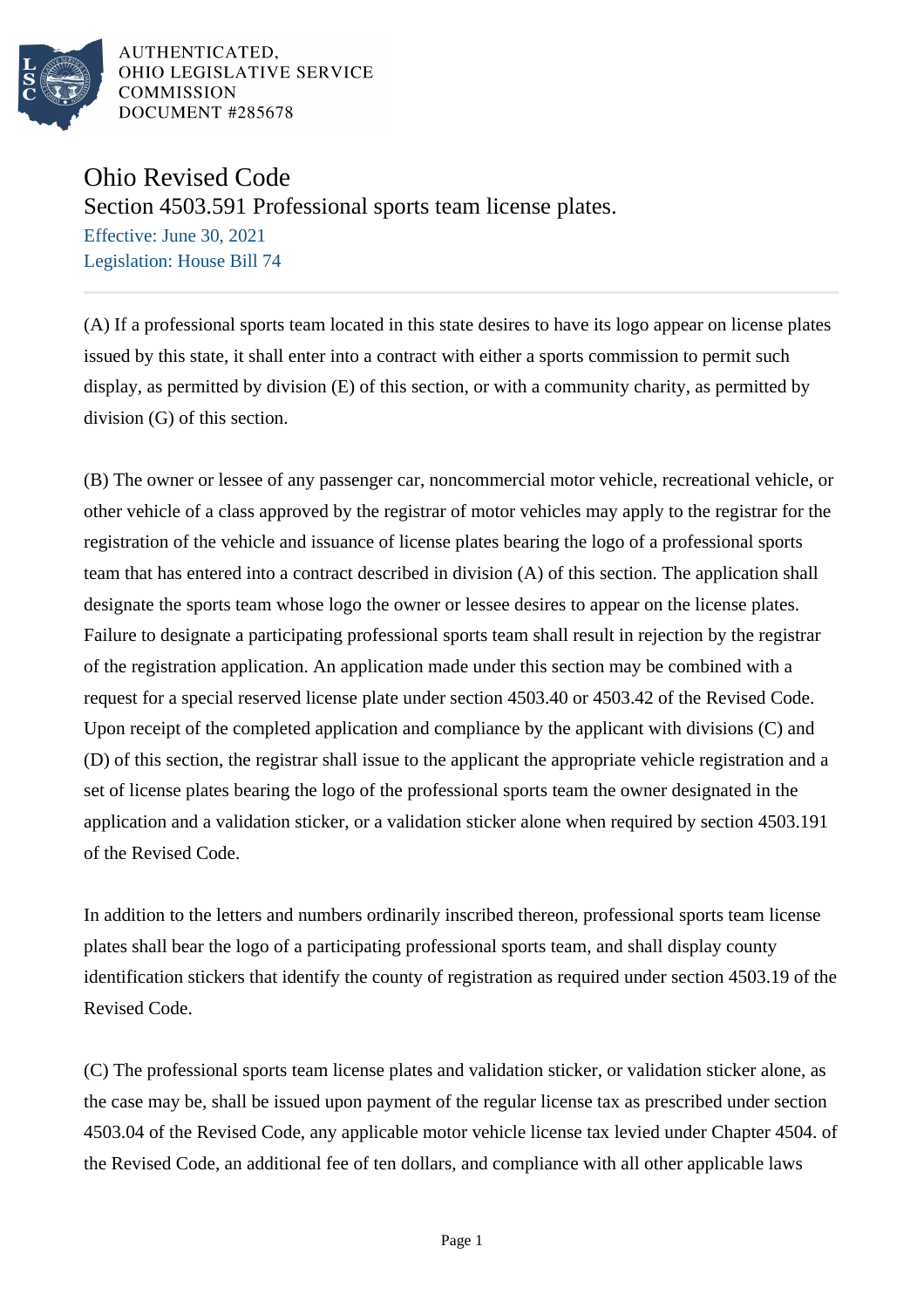

AUTHENTICATED. OHIO LEGISLATIVE SERVICE **COMMISSION** DOCUMENT #285678

relating to the registration of motor vehicles. If the application for a professional sports team license plate is combined with a request for a special reserved license plate under section 4503.40 or 4503.42 of the Revised Code, the license plates and validation sticker, or validation sticker alone, shall be issued upon payment of the taxes and fees described in this division plus the additional fee prescribed under section 4503.40 or 4503.42 of the Revised Code and compliance with all other applicable laws relating to the registration of motor vehicles.

(D) For each application for registration and registration renewal notice the registrar receives under this section, the registrar shall collect a contribution of twenty-five dollars. The registrar shall transmit this contribution to the treasurer of state for deposit into the license plate contribution fund created by section 4501.21 of the Revised Code.

The registrar shall transmit the additional fee of ten dollars, which is to compensate the bureau of motor vehicles for the additional services required in the issuing of professional sports team license plates, to the treasurer of state for deposit into the state treasury to the credit of the public safety highway purposes fund created by section 4501.06 of the Revised Code.

(E) If a professional sports team located in this state desires to have its logo appear on license plates issued by this state and it desires to do so pursuant to this division, it shall inform the largest convention and visitors' bureau of the county in which the professional sports team is located of that desire. That convention and visitors' bureau shall create a sports commission to operate in that county to receive the contributions that are paid by applicants who choose to be issued license plates bearing the logo of that professional sports team for display on their motor vehicles. The sports commission shall negotiate with the professional sports team to permit the display of the team's logo on license plates issued by this state, enter into the contract with the team to permit such display, and pay to the team any licensing or rights fee that must be paid in connection with the issuance of the license plates. Upon execution of the contract, the sports commission shall provide a copy of it to the registrar, along with any other documentation the registrar may require. Upon receipt of the contract and any required additional documentation, and when the numerical requirement contained in section 4503.78 of the Revised Code has been met relative to that particular professional sports team, the registrar shall take the measures necessary to issue license plates bearing the logo of that team.

(F) A sports commission shall expend the money it receives pursuant to section 4501.21 of the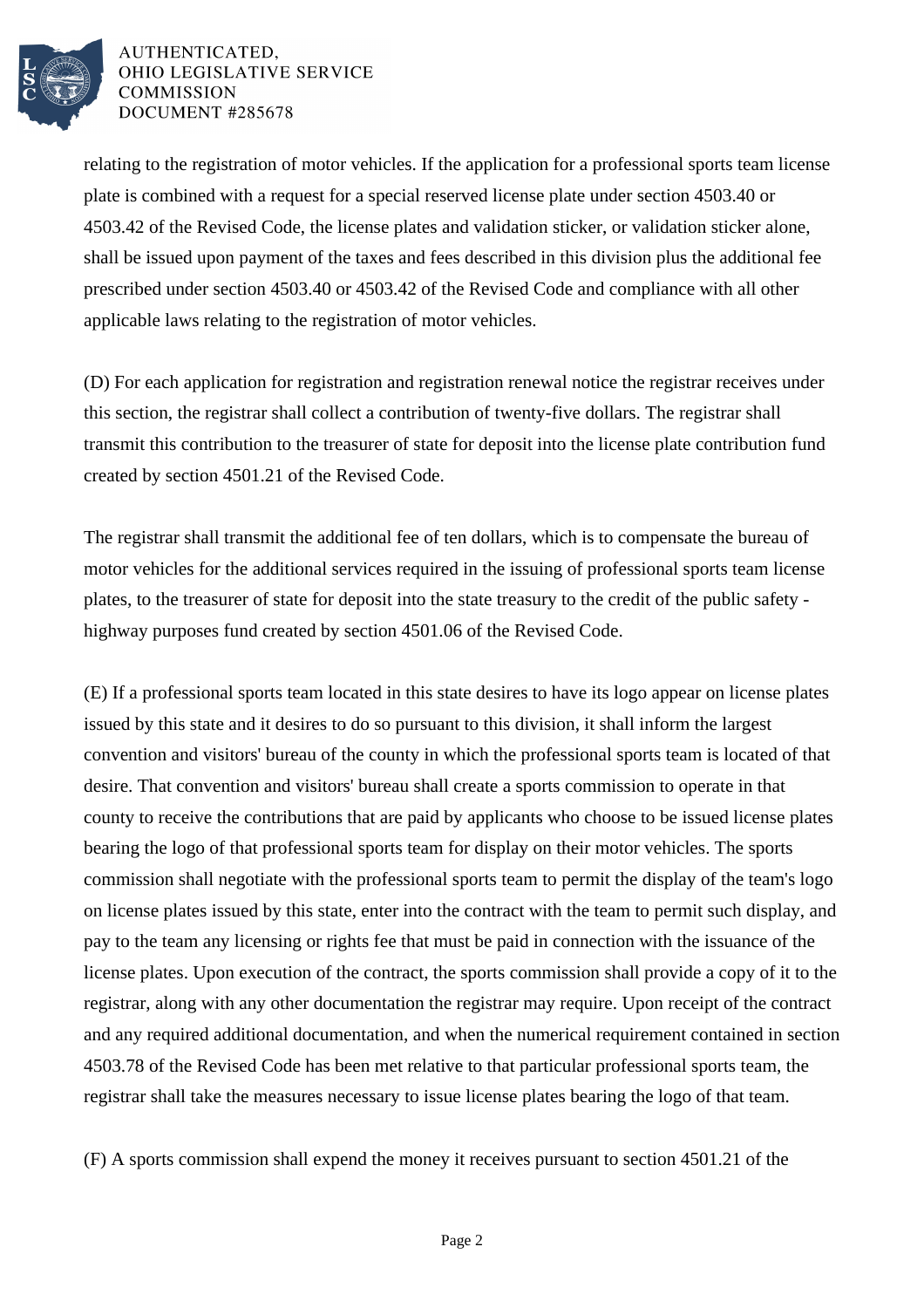

AUTHENTICATED. OHIO LEGISLATIVE SERVICE **COMMISSION** DOCUMENT #285678

Revised Code to attract amateur regional, national, and international sporting events to the municipal corporation, county, or township in which it is located, and it may sponsor such events. Prior to attracting or sponsoring such events, the sports commission shall perform an economic analysis to determine whether the proposed event will have a positive economic effect on the greater area in which the event will be held. A sports commission shall not expend any money it receives under that section to attract or sponsor an amateur regional, national, or international sporting event if its economic analysis does not result in a finding that the proposed event will have a positive economic effect on the greater area in which the event will be held.

A sports commission that receives money pursuant to that section, in addition to any other duties imposed on it by law and notwithstanding the scope of those duties, also shall encourage the economic development of this state through the promotion of tourism within all areas of this state. A sports commission that receives ten thousand dollars or more during any calendar year shall submit a written report to the director of development, on or before the first day of October of the next succeeding year, detailing its efforts and expenditures in the promotion of tourism during the calendar year in which it received the ten thousand dollars or more.

As used in this division, "promotion of tourism" means the encouragement through advertising, educational and informational means, and public relations, both within the state and outside of it, of travel by persons away from their homes for pleasure, personal reasons, or other purposes, except to work, to this state or to the region in which the sports commission is located.

(G) If a professional sports team located in this state desires to have its logo appear on license plates issued by this state and it does not desire to do so pursuant to division (E) of this section, it shall do so pursuant to this division. The professional sports team shall notify a community charity of that desire. That community charity may negotiate with the professional sports team to permit the display of the team's logo on license plates issued by this state, enter into a contract with the team to permit such display, and pay to the team any licensing or rights fee that must be paid in connection with the issuance of the license plates. Upon execution of a contract, the community charity shall provide a copy of it to the registrar along with any other documentation the registrar may require. Upon receipt of the contract and any required additional documentation, and when the numerical requirement contained in section 4503.78 of the Revised Code has been met relative to that particular professional sports team, the registrar shall take the measures necessary to issue license plates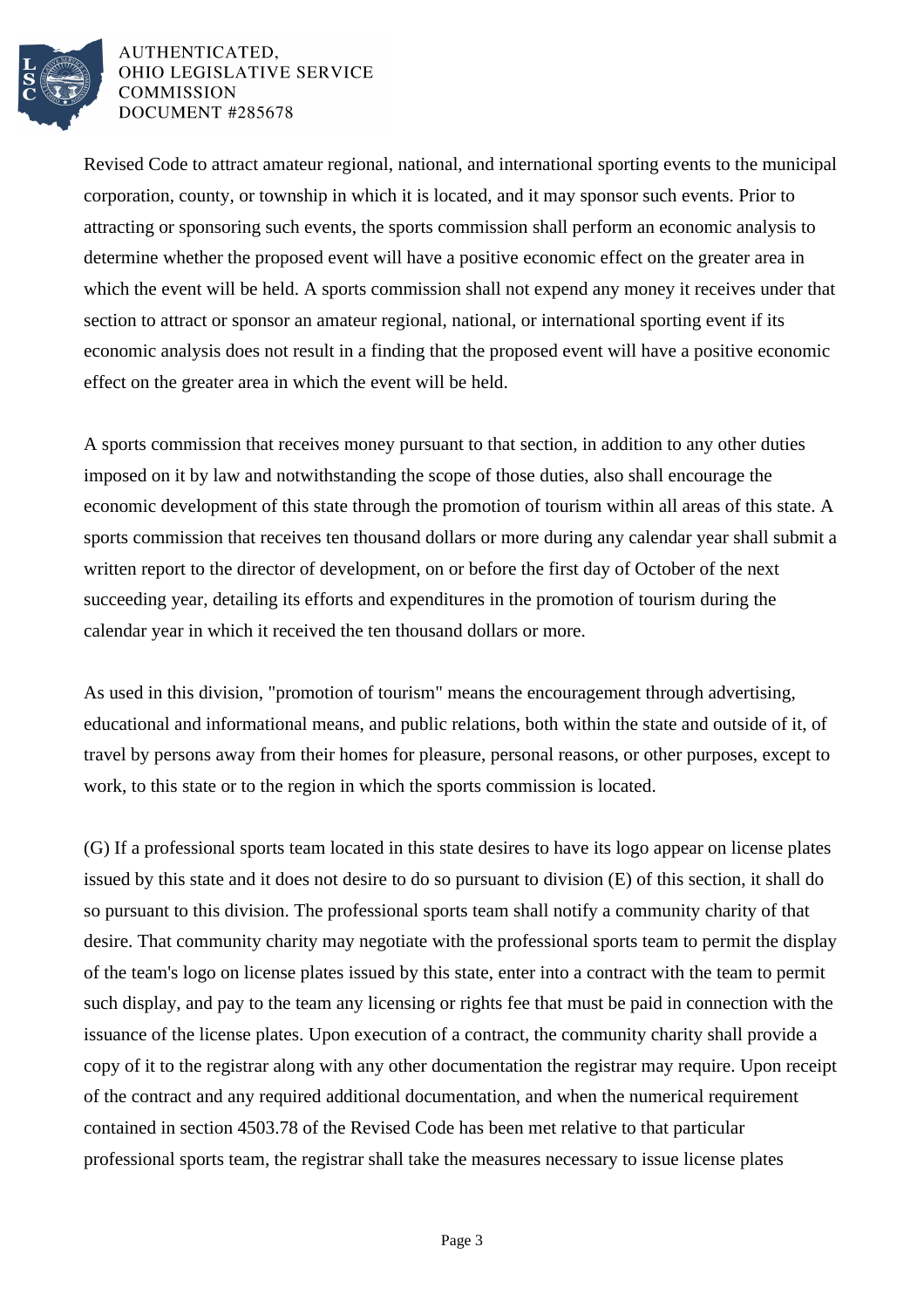

AUTHENTICATED, OHIO LEGISLATIVE SERVICE **COMMISSION** DOCUMENT #285678

bearing the logo of that team.

(H)(1) A community charity shall expend the money it receives pursuant to section 4501.21 of the Revised Code solely to provide financial support to a sports commission for the purposes described in division (F) of this section and to nonprofit organizations located in this state that seek to improve the lives of those who are less fortunate and who reside in the region and state in which is located the sports team with which the community charity entered into a contract pursuant to division (G) of this section. Such organizations shall achieve this purpose through activities such as youth sports programs; educational, health, social, and community service programs; or services such as emergency assistance or employment, education, housing, and nutrition services.

The community charity shall not expend any money it receives pursuant to section 4501.21 of the Revised Code if the expenditure will be received by a nonprofit organization that will use the money in a manner or for a purpose that is not described in this division.

(2) The community charity shall provide a written quarterly report to the director of development and the director of job and family services detailing the expenditures of the money it receives pursuant to section 4501.21 of the Revised Code. The report shall include the amount of such money received and an accounting of all expenditures of such money.

(I) For purposes of this section:

(1) The "largest" convention and visitors' bureau of a county is the bureau that receives the largest amount of money generated in that county from excise taxes levied on lodging transactions under sections 351.021, 5739.08, and 5739.09 of the Revised Code.

(2) "Sports commission" means a nonprofit corporation organized under the laws of this state that is entitled to tax exempt status under section  $501(c)(3)$  of the "Internal Revenue Code of 1986," 100 Stat. 2085, 26 U.S.C.A. 501, as amended, and whose function is to attract, promote, or sponsor sports and athletic events within a municipal corporation, county, or township.

Such a commission shall consist of twenty-one members. Seven members shall be appointed by the mayor of the largest city to be served by the commission. Seven members shall be appointed by the